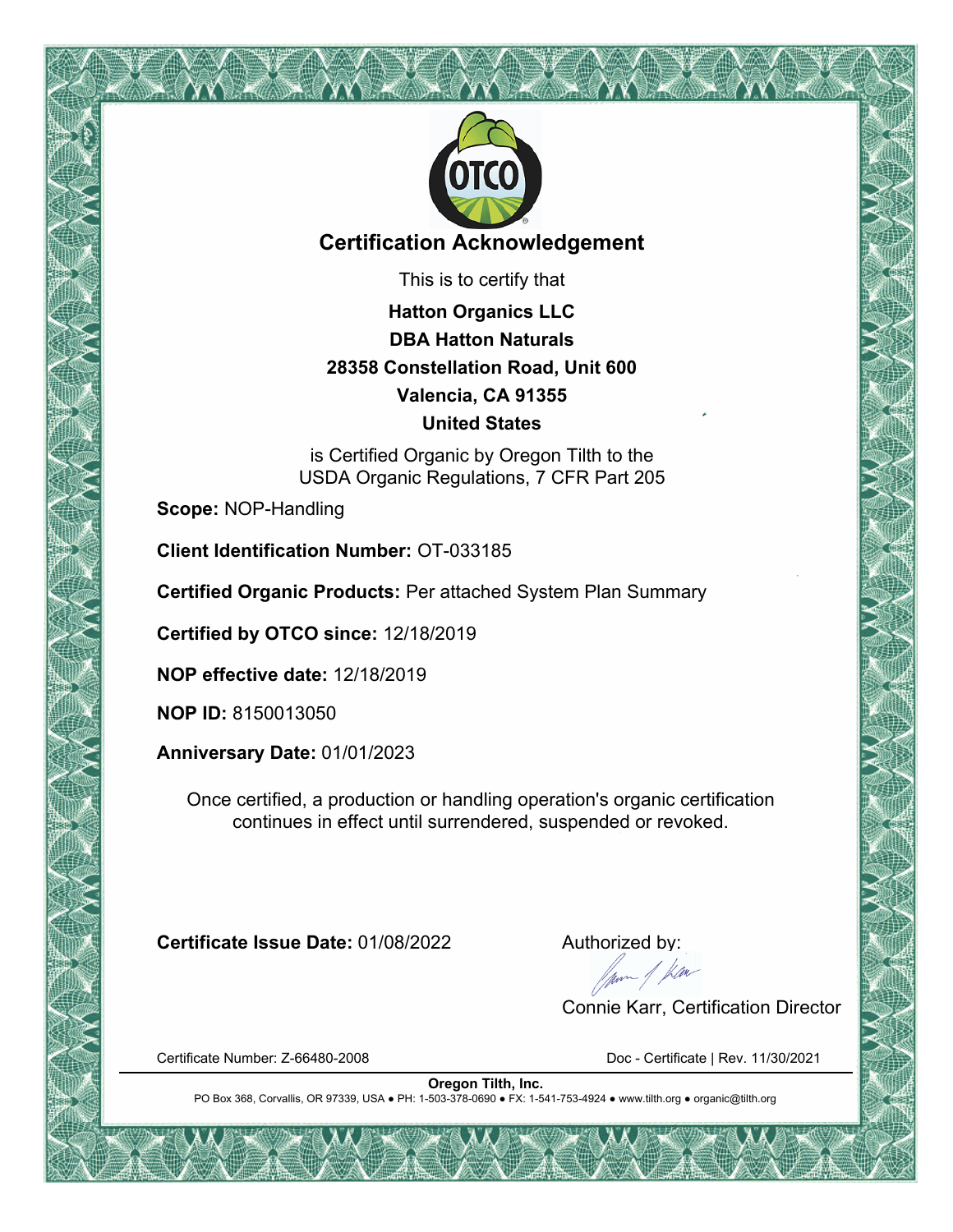

#### **Certification Acknowledgement**

This is to certify that

### **Hatton Organics LLC DBA Hatton Naturals 28358 Constellation Road, Unit 600 Valencia, CA 91355 United States**

is declared by Oregon Tilth to be in compliance with the following standards / programs:

#### **Standard / Program Certification Period**

#### US/Canada Equivalence-Handling Compliant Since: 12/18/2019

*Products on the attached Organic System Plan Summary identified with compliance marks for US-Canada Equivalency are certified in accordance with the terms of the U.S. - Canada Organic Equivalency Arrangement.*

**Client Identification Number:** OT-033185

**NOP ID:** 8150013050

**Certified by OTCO since:** 12/18/2019 **NOP ID:** 8150013050<br>**Certificate Issue Date:** 01/08/2022 Connie Karr, Certification Director

Certificate Number: Z-66480-2008 Doc - Certificate | Rev. 11/30/2021

Authorized by:

**Oregon Tilth, Inc.**

PO Box 368, Corvallis, OR 97339, USA . PH: 1-503-378-0690 · FX: 1-541-753-4924 · www.tilth.org · organic@tilth.org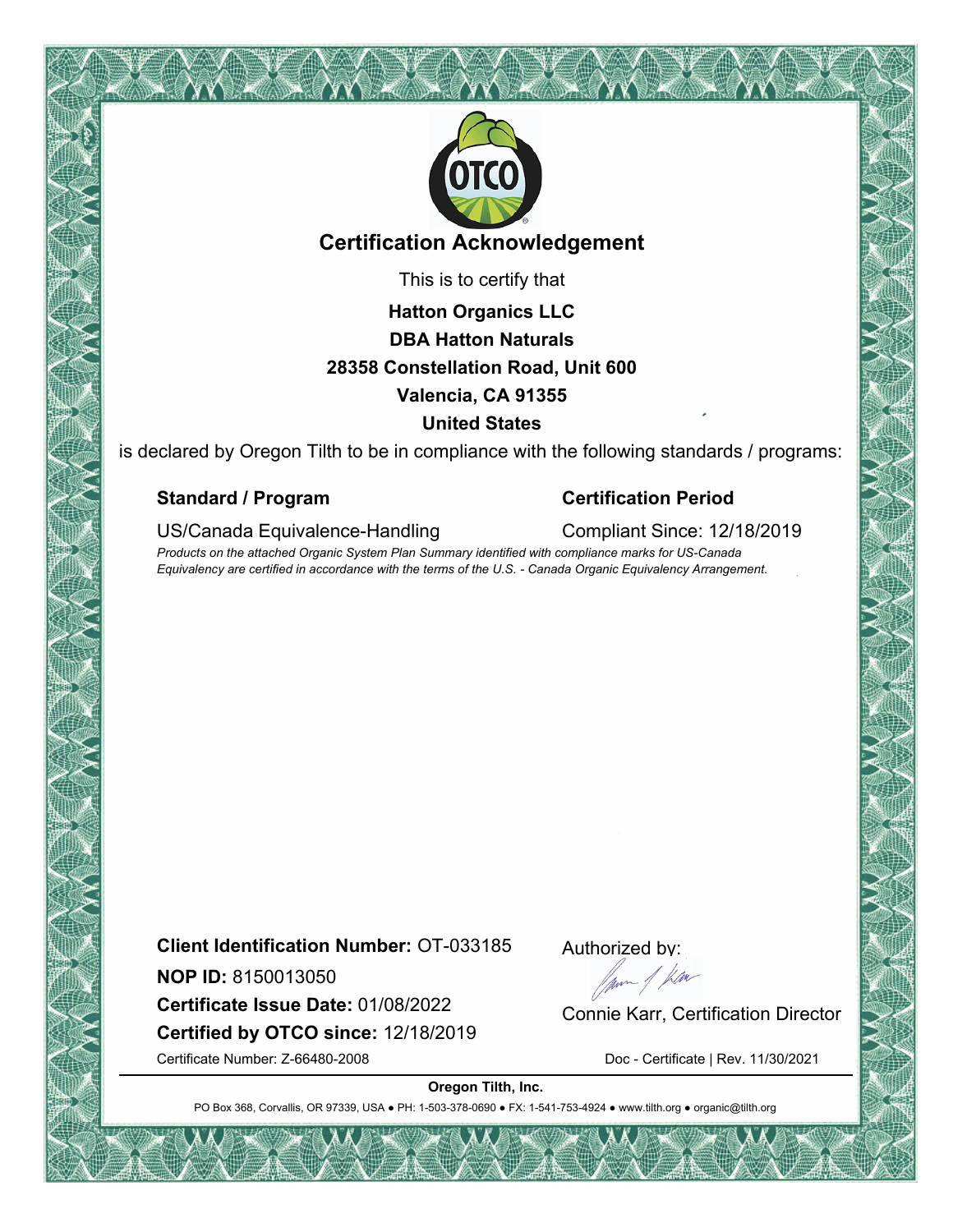

### **System Plan Summary**

**Hatton Organics LLC DBA Hatton Naturals 28358 Constellation Road, Unit 600 Valencia, CA 91355 United States**

**Client Identification Number:** OT-033185 **Certificate Issue Date:** 01/08/2022 **NOP ID:** 8150013050

**Certified by OTCO since:** 12/18/2019

#### **Certified Product (100% Organic)**

| <b>Product</b>                                 | <b>Compliance</b>                   |
|------------------------------------------------|-------------------------------------|
| <b>Chocolate Products:</b>                     |                                     |
| Cocoa > Cocoa Powder                           | NOP-Handling                        |
| Fruit:                                         |                                     |
| Dried > Dried Bananas                          | NOP-Handling                        |
| Dried > Dried Jackfruit                        | NOP-Handling                        |
| Dried > Dried Lemon                            | NOP-Handling                        |
| Dried > Dried Limes                            | NOP-Handling                        |
| Dried > Dried Mangos                           | NOP-Handling                        |
| Dried > Dried Papaya                           | NOP-Handling                        |
| Dried > Dried Pineapple                        | NOP-Handling                        |
| Dried > Soursop                                | NOP-Handling                        |
| Herbs_Spices_Seasonings:                       |                                     |
| Herbs_Spices > Bilberry                        | NOP-Handling                        |
| Herbs_Spices > Birch Leaves                    | NOP-Handling                        |
| Herbs_Spices > Black Tea                       | NOP-Handling                        |
| Herbs Spices > Blackberry                      | NOP-Handling                        |
| Herbs_Spices > Chamomile                       | NOP-Handling                        |
| Herbs_Spices > Chaste tree berries             | NOP-Handling                        |
| Herbs_Spices > Clover                          | NOP-Handling                        |
| Herbs_Spices > Coconut                         | NOP-Handling                        |
| Certificate Number: Z-66480-2008   Page 1 of 7 | Doc - Certificate   Rev. 11/30/2021 |

#### **Oregon Tilth, Inc.**

PO Box 368, Corvallis, OR 97339, USA ● PH: 1-503-378-0690 ● FX: 1-541-753-4924 ● www.tilth.org ● organic@tilth.org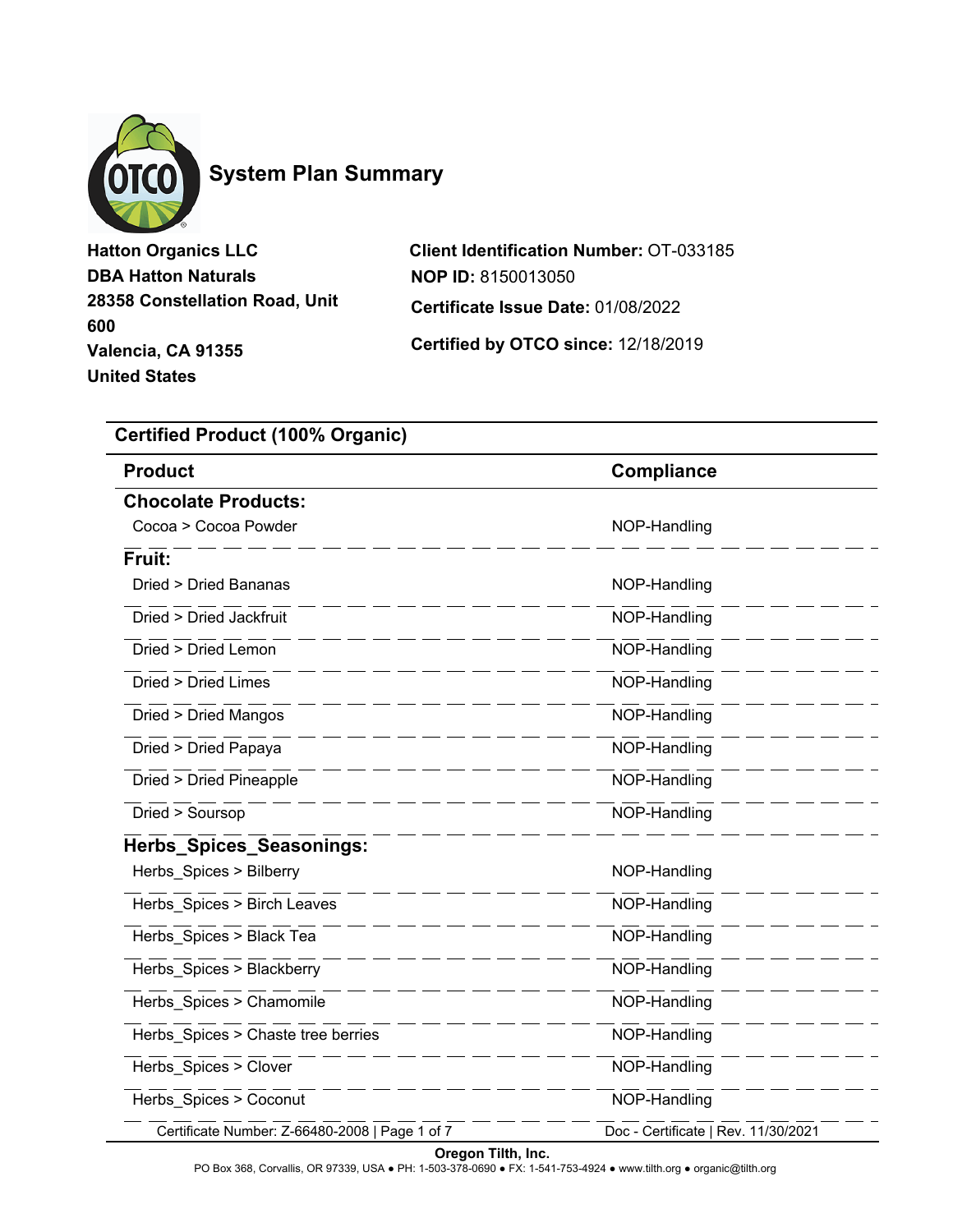| <b>Product</b>                                    | <b>Compliance</b> |
|---------------------------------------------------|-------------------|
| Herbs Spices > Cornflower Petals                  | NOP-Handling      |
| Herbs_Spices > Dandelion                          | NOP-Handling      |
| Herbs_Spices > Elder flower                       | NOP-Handling      |
| Herbs_Spices > Elderberry                         | NOP-Handling      |
| Herbs Spices > Gotu Kola                          | NOP-Handling      |
| Herbs_Spices > Green Tea                          | NOP-Handling      |
| Herbs_Spices > Hawthorn                           | NOP-Handling      |
| Herbs_Spices > Jasmine                            | NOP-Handling      |
| Herbs_Spices > Juniper Berry                      | NOP-Handling      |
| Herbs Spices > Lavender                           | NOP-Handling      |
| Herbs_Spices > Lemon Balm                         | NOP-Handling      |
| Herbs Spices > Lemon Verbena                      | NOP-Handling      |
| Herbs_Spices > Linden                             | NOP-Handling      |
| Lime Tree (Tilia argentea)<br>Herbs_Spices > Mace | NOP-Handling      |
| Herbs_Spices > Marshmallow                        | NOP-Handling      |
| Herbs_Spices > Mate Leaves                        | NOP-Handling      |
| Herbs_Spices > Nettle                             | NOP-Handling      |
| Herbs_Spices > Nutmeg                             | NOP-Handling      |
| Herbs_Spices > Oregano                            | NOP-Handling      |
| Herbs_Spices > Peppermint                         | NOP-Handling      |
| Herbs_Spices > Raspberry                          | NOP-Handling      |
| Herbs Spices > Sage                               | NOP-Handling      |
| Herbs_Spices > Sarsaparilla                       | NOP-Handling      |
| Herbs Spices > Savory                             | NOP-Handling      |
| Herbs_Spices > Sideritis<br>Ironwort              | NOP-Handling      |
| Herbs_Spices > St. John's Wort                    | NOP-Handling      |
| Herbs_Spices > Tulsi<br><b>Holy Basil</b>         | NOP-Handling      |

Certificate Number: Z-66480-2008 | Page 2 of 7 Doc - Certificate | Rev. 11/30/2021

PO Box 368, Corvallis, OR 97339, USA ● PH: 1-503-378-0690 ● FX: 1-541-753-4924 ● www.tilth.org ● organic@tilth.org **Oregon Tilth, Inc.**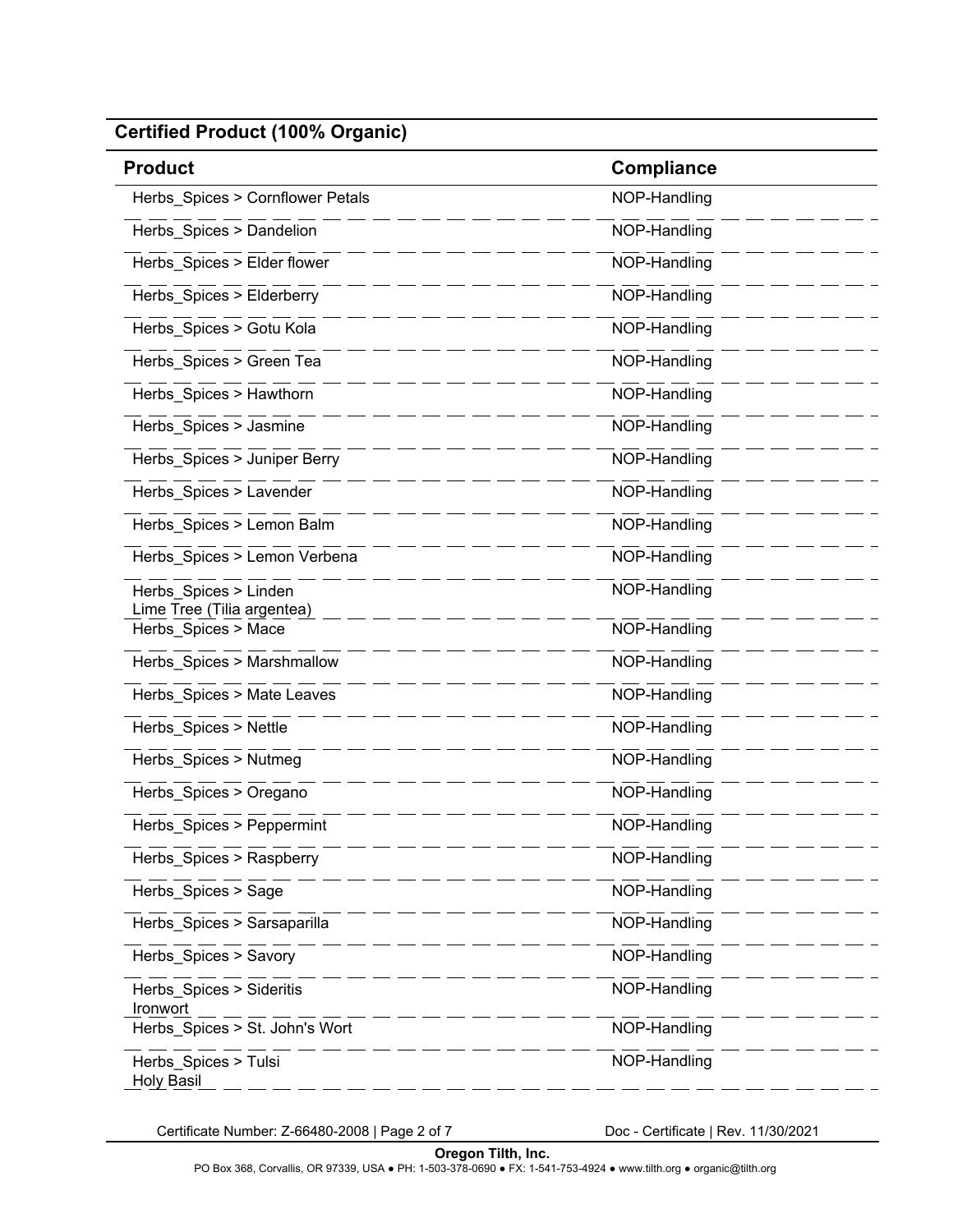| Certified Product (100% Organic)            |                                                 |
|---------------------------------------------|-------------------------------------------------|
| <b>Product</b>                              | <b>Compliance</b>                               |
| Herbs_Spices > Vanilla Bean                 | NOP-Handling                                    |
| Herbs Spices > Verbena<br>Herb of the Cross | NOP-Handling                                    |
| Herbs_Spices > White pepper                 | NOP-Handling                                    |
| Herbs Spices > White Tea                    | NOP-Handling                                    |
| Herbs Spices > Yerba Mate                   | NOP-Handling                                    |
| <b>Oils Oleoresins:</b>                     |                                                 |
| Oils > Coconut Oil                          | NOP-Handling                                    |
| <b>Certified Product (Organic)</b>          |                                                 |
| <b>Product</b>                              | <b>Compliance</b>                               |
| <b>Chocolate Products:</b>                  |                                                 |
| Cocoa > Cocoa Powder                        | US/Canada Equivalence-Handling                  |
| Fruit:                                      |                                                 |
| Dried > Dried Bananas                       | US/Canada Equivalence-Handling                  |
| Dried > Dried Jackfruit                     | US/Canada Equivalence-Handling                  |
| Dried > Dried Lemon                         | US/Canada Equivalence-Handling                  |
| Dried > Dried Limes                         | US/Canada Equivalence-Handling                  |
| Dried > Dried Mangos                        | US/Canada Equivalence-Handling                  |
| Dried > Dried Papaya                        | US/Canada Equivalence-Handling                  |
| Dried > Dried Pineapple                     | US/Canada Equivalence-Handling                  |
| Dried > Soursop                             | US/Canada Equivalence-Handling                  |
| <b>Powders &gt; Coconut Milk Powder</b>     | NOP-Handling, US/Canada                         |
| <b>Powders &gt; Coconut Water Powder</b>    | Equivalence-Handling<br>NOP-Handling, US/Canada |
|                                             | Equivalence-Handling                            |
| <b>Herbs Spices Seasonings:</b>             |                                                 |
| Herbs Spices > Ajwain Seed                  | NOP-Handling, US/Canada                         |
|                                             | Equivalence-Handling                            |
| Herbs_Spices > Allspice                     | NOP-Handling, US/Canada                         |
|                                             | Equivalence-Handling                            |

Herbs\_Spices > Amla NOP-Handling, US/Canada

Certificate Number: Z-66480-2008 | Page 3 of 7 Doc - Certificate | Rev. 11/30/2021

Equivalence-Handling \_\_ \_ \_

 $=$   $-$ 

 $\overline{\phantom{a}}$ 

- - -

Equivalence-Handling

PO Box 368, Corvallis, OR 97339, USA ● PH: 1-503-378-0690 ● FX: 1-541-753-4924 ● www.tilth.org ● organic@tilth.org **Oregon Tilth, Inc.**

 $\frac{1}{10}$   $\frac{1}{10}$   $\frac{1}{10}$   $\frac{1}{10}$   $\frac{1}{10}$   $\frac{1}{10}$   $\frac{1}{10}$   $\frac{1}{10}$   $\frac{1}{10}$   $\frac{1}{10}$   $\frac{1}{10}$   $\frac{1}{10}$   $\frac{1}{10}$   $\frac{1}{10}$   $\frac{1}{10}$   $\frac{1}{10}$   $\frac{1}{10}$   $\frac{1}{10}$   $\frac{1}{10}$   $\frac{1}{10}$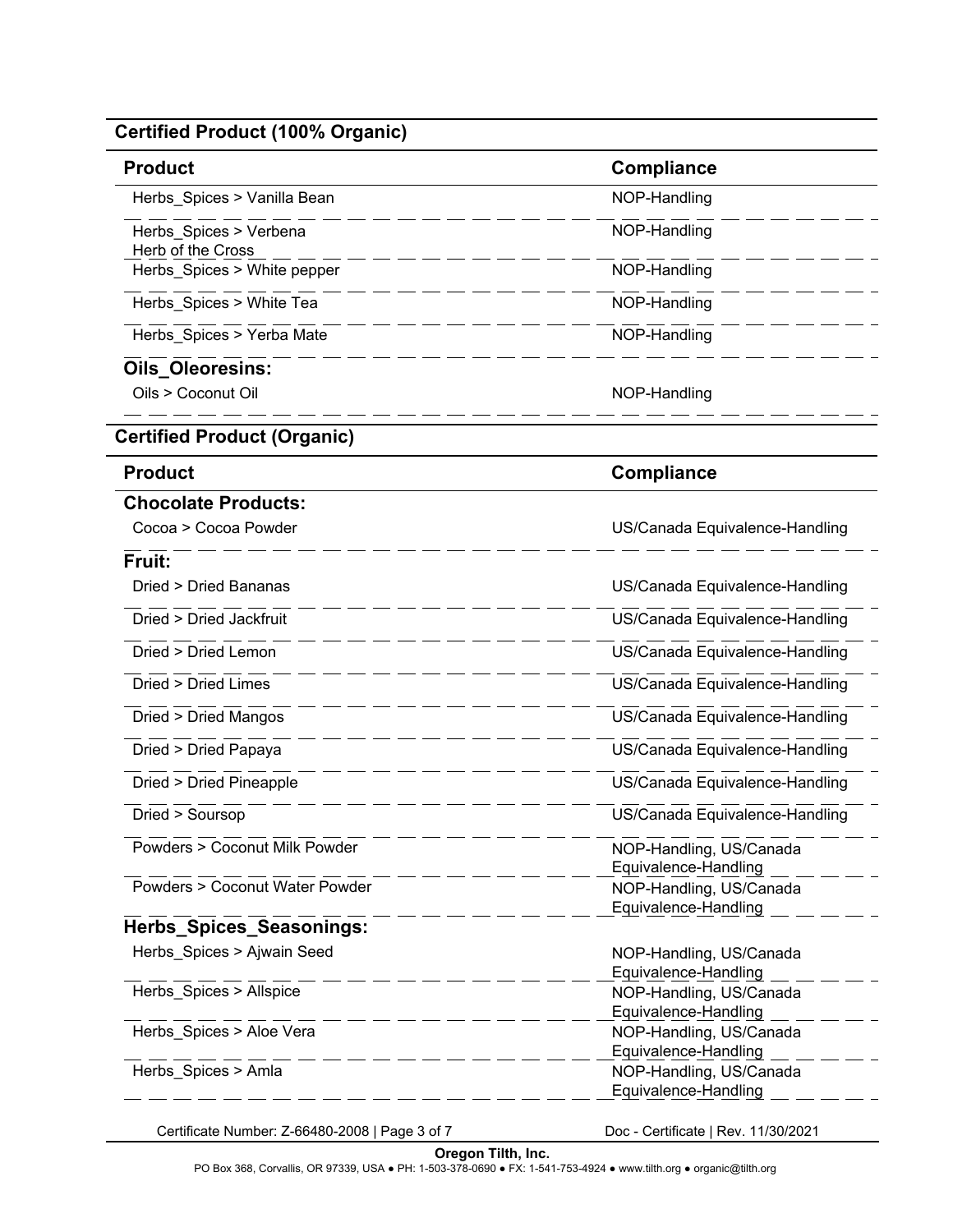| <b>Product</b>                     | <b>Compliance</b>                               |
|------------------------------------|-------------------------------------------------|
| Herbs Spices > Apple Fruit         | NOP-Handling, US/Canada<br>Equivalence-Handling |
| Herbs Spices > Ashwagandha         | NOP-Handling, US/Canada<br>Equivalence-Handling |
| Herbs_Spices > Bay Leaf            | NOP-Handling, US/Canada<br>Equivalence-Handling |
| Herbs_Spices > Bilberry            | US/Canada Equivalence-Handling                  |
| Herbs_Spices > Birch Leaves        | US/Canada Equivalence-Handling                  |
| Herbs_Spices > Black Tea           | US/Canada Equivalence-Handling                  |
| Herbs_Spices > Blackberry          | US/Canada Equivalence-Handling                  |
| Herbs_Spices > Brahmi              | NOP-Handling, US/Canada<br>Equivalence-Handling |
| Herbs_Spices > Calendula           | NOP-Handling, US/Canada<br>Equivalence-Handling |
| Herbs Spices > Cardamom            | NOP-Handling, US/Canada<br>Equivalence-Handling |
| Herbs_Spices > Chamomile           | US/Canada Equivalence-Handling                  |
| Herbs_Spices > Chaste tree berries | US/Canada Equivalence-Handling                  |
| Herbs_Spices > Chicory             | NOP-Handling, US/Canada<br>Equivalence-Handling |
| Herbs_Spices > Chili               | NOP-Handling, US/Canada<br>Equivalence-Handling |
| Herbs_Spices > Cinnamon            | NOP-Handling, US/Canada<br>Equivalence-Handling |
| Herbs_Spices > Clover              | US/Canada Equivalence-Handling                  |
| Herbs_Spices > Cloves              | NOP-Handling, US/Canada<br>Equivalence-Handling |
| Herbs_Spices > Coconut             | US/Canada Equivalence-Handling                  |
| Herbs_Spices > Coriander           | NOP-Handling, US/Canada<br>Equivalence-Handling |
| Herbs_Spices > Cornflower Petals   | US/Canada Equivalence-Handling                  |
| Herbs_Spices > Cumin               | NOP-Handling, US/Canada<br>Equivalence-Handling |
| Herbs_Spices > Dandelion           | US/Canada Equivalence-Handling                  |
| Herbs_Spices > Elder flower        | US/Canada Equivalence-Handling                  |
| Herbs_Spices > Elderberry          | US/Canada Equivalence-Handling                  |
| Herbs_Spices > Fennel              | NOP-Handling, US/Canada<br>Equivalence-Handling |

Certificate Number: Z-66480-2008 | Page 4 of 7 Doc - Certificate | Rev. 11/30/2021

**Oregon Tilth, Inc.**

PO Box 368, Corvallis, OR 97339, USA ● PH: 1-503-378-0690 ● FX: 1-541-753-4924 ● www.tilth.org ● organic@tilth.org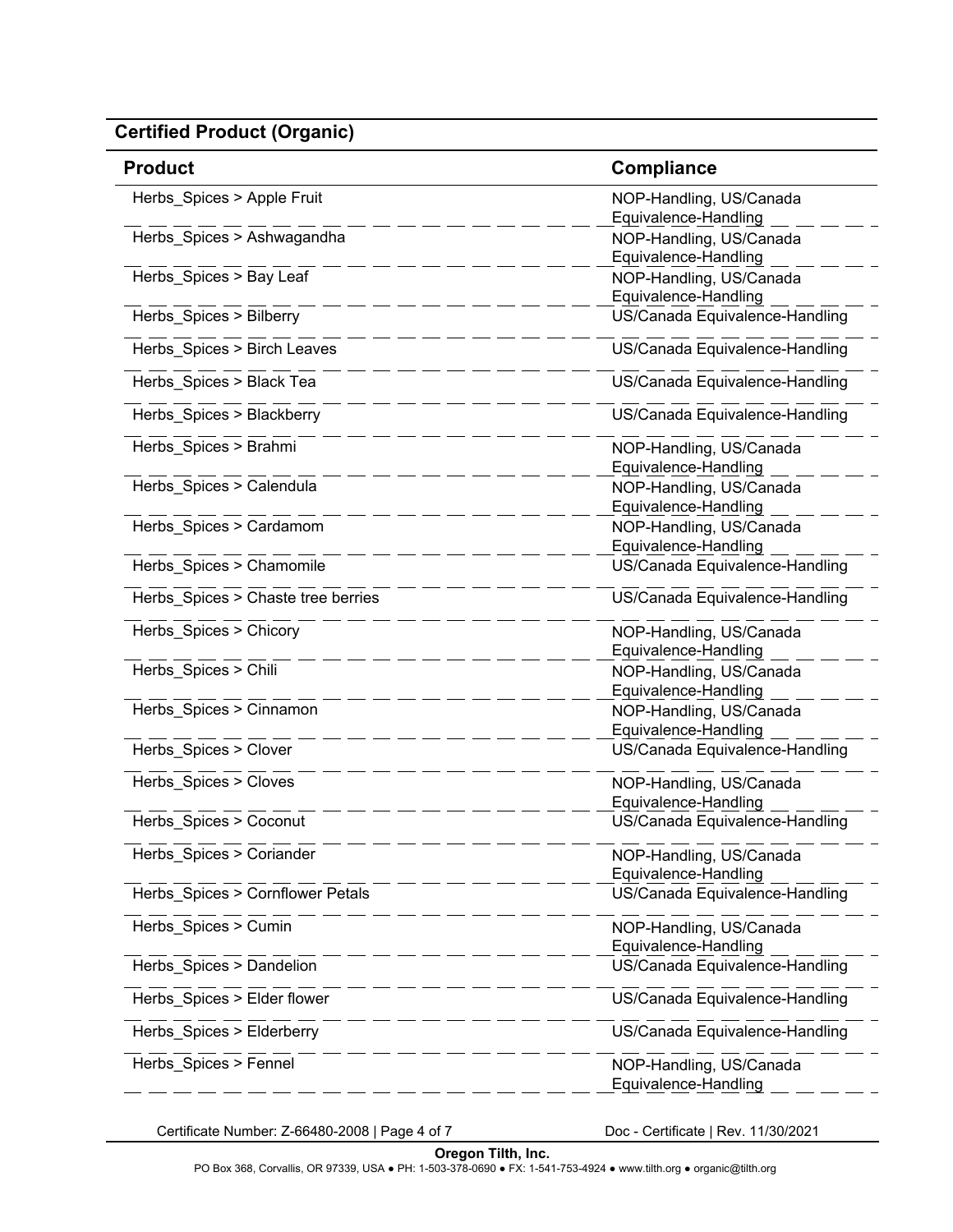| <b>Product</b>                                      | <b>Compliance</b>                               |
|-----------------------------------------------------|-------------------------------------------------|
| Herbs Spices > Fenugreek                            | NOP-Handling, US/Canada<br>Equivalence-Handling |
| Herbs_Spices > Garlic                               | NOP-Handling, US/Canada<br>Equivalence-Handling |
| Herbs_Spices > Ginger                               | NOP-Handling, US/Canada<br>Equivalence-Handling |
| Herbs Spices > Gotu Kola                            | US/Canada Equivalence-Handling                  |
| Herbs_Spices > Green Tea                            | US/Canada Equivalence-Handling                  |
| Herbs_Spices > Hawthorn                             | US/Canada Equivalence-Handling                  |
| Herbs_Spices > Henna Leaves                         | NOP-Handling, US/Canada<br>Equivalence-Handling |
| Herbs_Spices > Hibiscus                             | NOP-Handling, US/Canada<br>Equivalence-Handling |
| Herbs_Spices > Jasmine                              | US/Canada Equivalence-Handling                  |
| Herbs_Spices > Juniper Berry                        | US/Canada Equivalence-Handling                  |
| Herbs_Spices > Lavender                             | US/Canada Equivalence-Handling                  |
| Herbs Spices > Lemon Balm                           | US/Canada Equivalence-Handling                  |
| Herbs_Spices > Lemon Verbena                        | US/Canada Equivalence-Handling                  |
| Herbs_Spices > Lemongrass                           | NOP-Handling, US/Canada<br>Equivalence-Handling |
| Herbs_Spices > Licorice                             | NOP-Handling, US/Canada<br>Equivalence-Handling |
| Herbs_Spices > Linden<br>Lime Tree (Tilia argentea) | US/Canada Equivalence-Handling                  |
| Herbs Spices > Mace                                 | US/Canada Equivalence-Handling                  |
| Herbs_Spices > Manjistha                            | NOP-Handling, US/Canada<br>Equivalence-Handling |
| Herbs_Spices > Marshmallow                          | US/Canada Equivalence-Handling                  |
| Herbs_Spices > Mate Leaves                          | US/Canada Equivalence-Handling                  |
| Herbs_Spices > Moringa                              | NOP-Handling, US/Canada<br>Equivalence-Handling |
| Herbs Spices > Mustard                              | NOP-Handling, US/Canada<br>Equivalence-Handling |
| Herbs_Spices > Neem                                 | NOP-Handling, US/Canada<br>Equivalence-Handling |
| Herbs_Spices > Nettle                               | US/Canada Equivalence-Handling                  |
| Herbs_Spices > Nutmeg                               | US/Canada Equivalence-Handling                  |

Certificate Number: Z-66480-2008 | Page 5 of 7 Doc - Certificate | Rev. 11/30/2021

PO Box 368, Corvallis, OR 97339, USA ● PH: 1-503-378-0690 ● FX: 1-541-753-4924 ● www.tilth.org ● organic@tilth.org **Oregon Tilth, Inc.**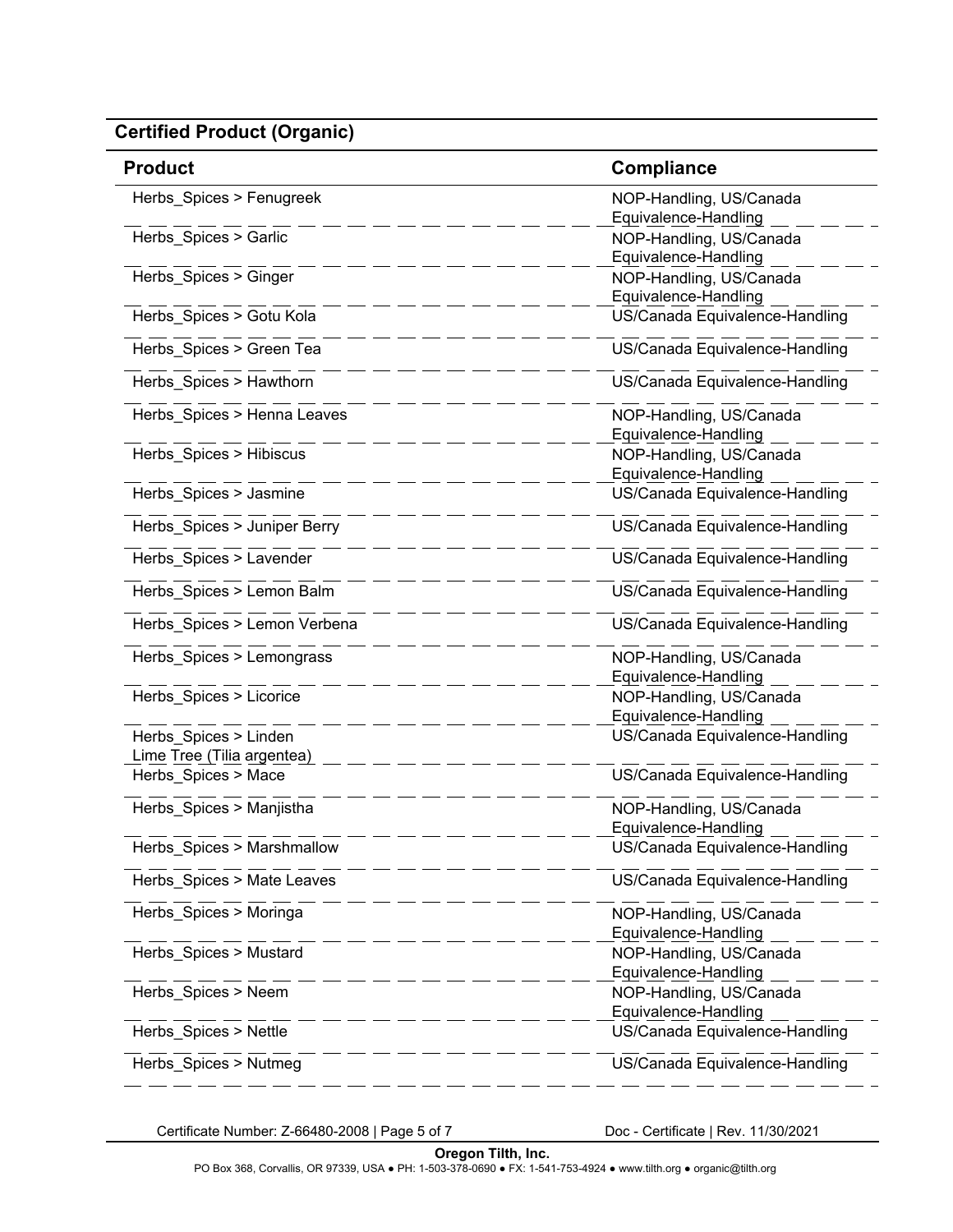| <b>Product</b>                                 | Compliance                                      |
|------------------------------------------------|-------------------------------------------------|
| Herbs_Spices > Onion                           | NOP-Handling, US/Canada<br>Equivalence-Handling |
| Herbs_Spices > Orange Peel                     | NOP-Handling, US/Canada<br>Equivalence-Handling |
| Herbs Spices > Oregano                         | US/Canada Equivalence-Handling                  |
| Herbs Spices > Peppercorn                      | NOP-Handling, US/Canada<br>Equivalence-Handling |
| Herbs Spices > Peppermint                      | US/Canada Equivalence-Handling                  |
| Herbs_Spices > Psyllium husk                   | NOP-Handling, US/Canada<br>Equivalence-Handling |
| Herbs_Spices > Psyllium Seed                   | NOP-Handling, US/Canada<br>Equivalence-Handling |
| Herbs Spices > Raspberry                       | US/Canada Equivalence-Handling                  |
| Herbs_Spices > Rose                            | NOP-Handling, US/Canada<br>Equivalence-Handling |
| Herbs Spices > Rose Hip                        | NOP-Handling, US/Canada<br>Equivalence-Handling |
| Herbs Spices > Sage                            | US/Canada Equivalence-Handling                  |
| Herbs Spices > Sarsaparilla                    | US/Canada Equivalence-Handling                  |
| Herbs Spices > Savory                          | US/Canada Equivalence-Handling                  |
| Herbs_Spices > Senna                           | NOP-Handling, US/Canada<br>Equivalence-Handling |
| Herbs_Spices > Shatavari                       | NOP-Handling, US/Canada<br>Equivalence-Handling |
| Herbs_Spices > Sideritis<br>Ironwort           | US/Canada Equivalence-Handling                  |
| Herbs_Spices > Spearmint                       | NOP-Handling, US/Canada<br>Equivalence-Handling |
| Herbs_Spices > St. John's Wort                 | US/Canada Equivalence-Handling                  |
| Herbs Spices > Star Anise                      | NOP-Handling, US/Canada<br>Equivalence-Handling |
| Herbs_Spices > Stevia                          | NOP-Handling, US/Canada<br>Equivalence-Handling |
| Herbs Spices > Tulsi<br><b>Holy Basil</b>      | US/Canada Equivalence-Handling                  |
| Herbs_Spices > Turmeric                        | NOP-Handling, US/Canada<br>Equivalence-Handling |
| Herbs_Spices > Turmeric Powder                 | NOP-Handling, US/Canada<br>Equivalence-Handling |
| Herbs_Spices > Vanilla Bean                    | US/Canada Equivalence-Handling                  |
| Herbs_Spices > Verbena<br>Herb of the Cross    | US/Canada Equivalence-Handling                  |
| Certificate Number: Z-66480-2008   Page 6 of 7 | Doc - Certificate   Rev. 11/30/2021             |

PO Box 368, Corvallis, OR 97339, USA ● PH: 1-503-378-0690 ● FX: 1-541-753-4924 ● www.tilth.org ● organic@tilth.org